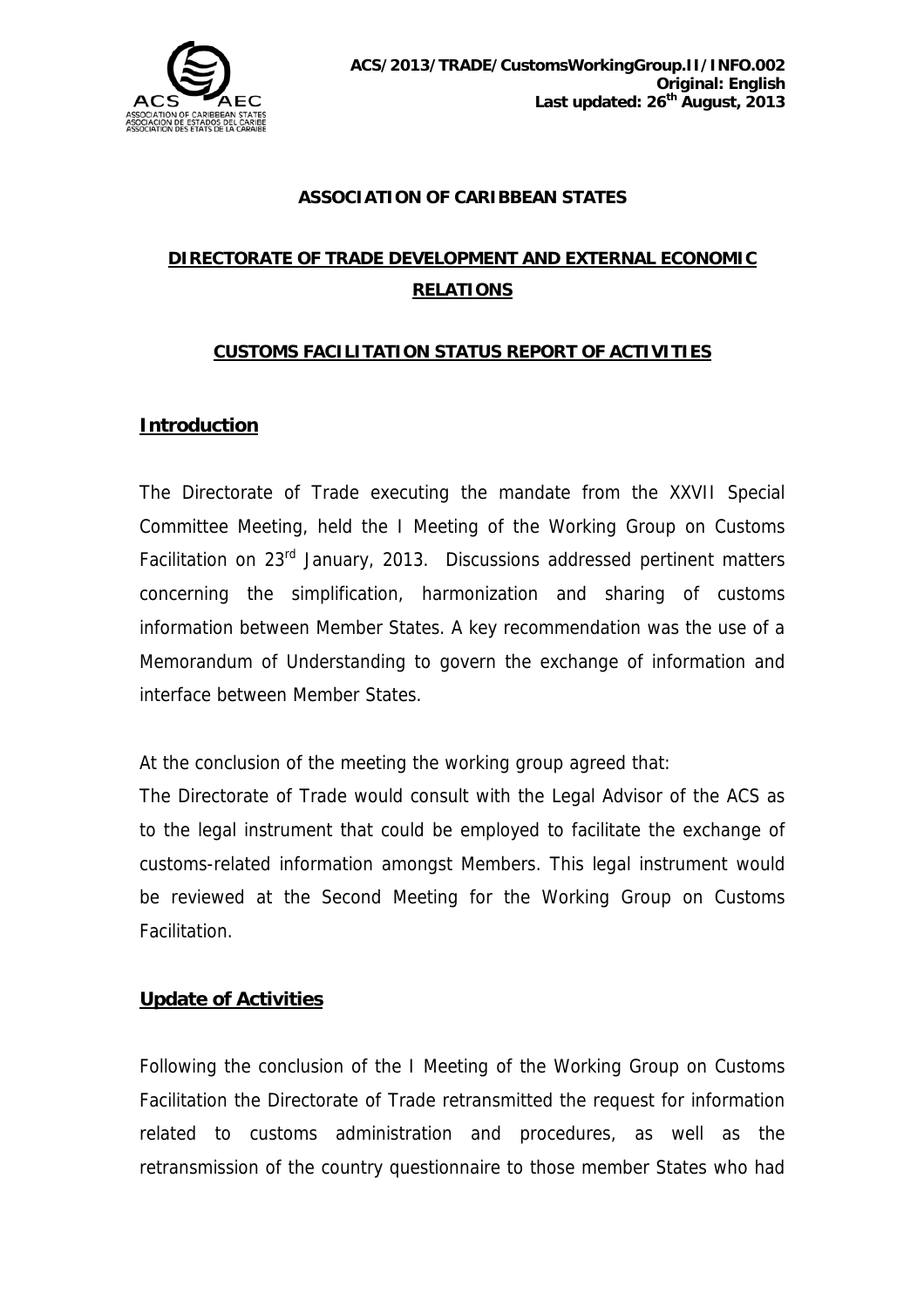not made submissions, as well as those countries desirous of updating and amending information.

To date three (3) new responses have been received from Member States.

The Directorate of Trade also held discussions with the ACS Legal Advisor as to an appropriate instrument to be employed to facilitate and govern the exchange of customs related information between Member States. On the advice of the Legal Advisor the use of a Draft Customs Ministerial Agreement has been proposed and draft text of this Agreement will be presented to member States for their consideration during this meeting.

As a means of assessing and addressing the challenges to Customs Facilitation in the Region, the Directorate of Trade has prepared the Project - **Addressing Customs Facilitation in the Greater Caribbean** for the consideration and approval of Member States, as well as the identification of areas of concern that can be addressed during this second Working Group meeting.

## **Concern Areas Identified**

 $\overline{a}$ 

Member States noted that the need for expedited, automated procedures was crucial for increased efficiency and to alleviate or avoid delays within the system. However, in addition to enhanced infrastructural and technological capabilities, accompanying rules and regulations must not constitute as an unnecessary barrier to trade. For the developing countries of the Greater Caribbean, this is an area of great concern as it negatively impacts their ability to establish market presence and properly exploit opportunities intraregionally. Some areas which were highlighted to be addressed in the II Working Group on Customs Facilitation are  $1$ :

<span id="page-1-0"></span><sup>&</sup>lt;sup>1</sup> Taken from OECD, Looking Beyond Tariffs: The Role of Non-Tariff Barriers in World Trade, 2005.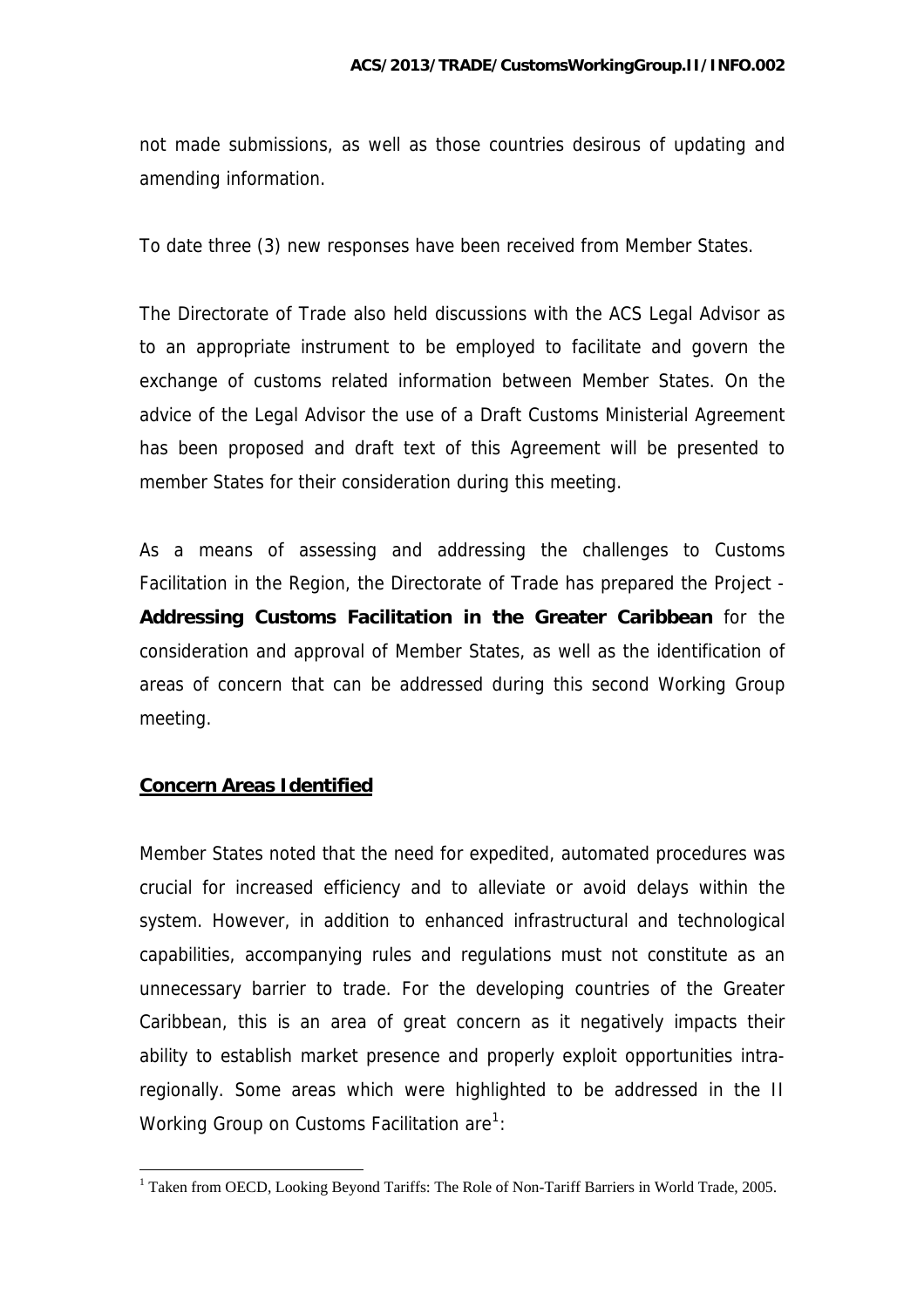- 1. **Impressive number and variety of additional taxes and charges:** This refers to service fees, additional charges, and internal taxes which increase the market price of commodities and prove to be problematic. A possible solution to this would be the removal or reduction of burdensome charges to streamline the process and enhance the competitiveness of commodities on the domestic market.
- 2. **Differences in tax regulations and their lack of transparency:**  One way to resolve this problem will be the creation of the information portal which provides a regional platform for the upload of relevant customs information in clear and concise manner.
- 3. **Import Licensing Systems (including allocation of tariff quotas):** Emphasis should be placed on making these requirements as clear as possible so that conditions can be met. Time taken to grant import licenses should be examined to ensure that there is no undue delay to constitute as a non-tariff barrier.
- 4. **Technical barriers to trade:** This occurs in cases where regulations, standards and conformity assessment procedures may effectively serve as border-protection instruments for example Sanitary and Phyto-Sanitary measures. One way to rectify this problem is through harmonization of standards or mutual recognition amongst members. Online publication of these requirements could also prove beneficial so that exporters know in advance the criterion for importation.
- 5. **Bureaucratic delays in the release of goods into the importing**  market<sup>[2](#page-2-0)</sup>: These undue delays reduce the competitiveness of imported goods by increasing time required to enter the market which in turn could result in accrued charges from being held at the port. This is especially detrimental for fresh agricultural products which need to be cleared as quickly as possible. One way to resolve this issue would be

1

<span id="page-2-0"></span><sup>&</sup>lt;sup>2</sup> http://www.psoj.org/?q=news/improving-caricom-market-access-jamaican-goods-and-services